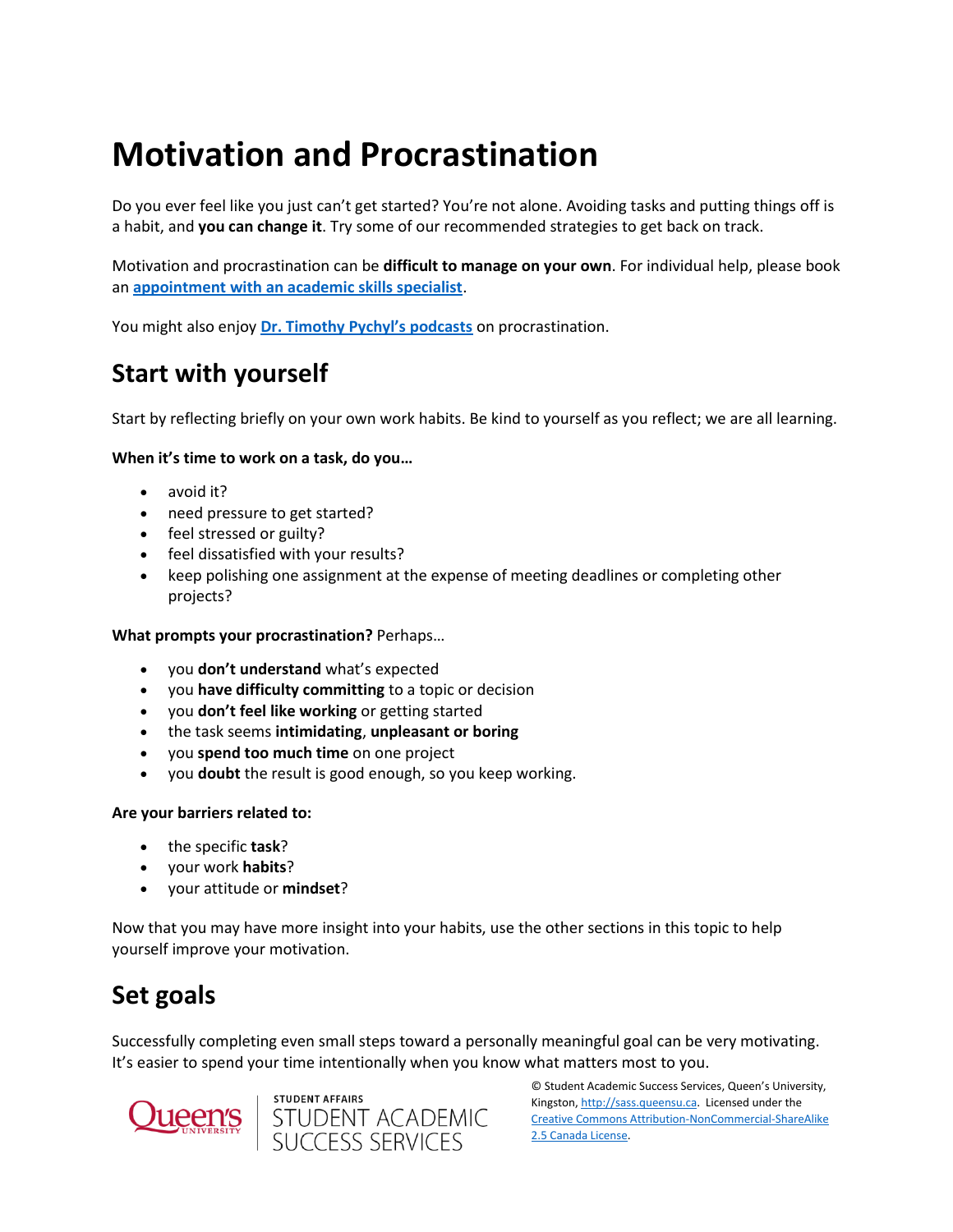What are 2-3 areas of your life that you want to do really well at this year? You can't do everything, so make some choices. Take some time to think about what's important to you, then work on setting goals. Goals are most effective when they are:

- specific
- realistic (can you achieve this goal with your resources, time, etc.?)
- measurable (how will you know when you've achieved this goal?)
- given a timeline
- written down and reviewed as needed.

For example: "I want to further my education" is too vague to assess whether it is realistic or measurable, and it lacks a timeline; but "I want to complete a master's degree in biology at Queen's within the next two years," could meet all the above criteria. Write down your long-term goals-things you hope to achieve in a year, or five years—using the criteria above. You might consider goals related to your:

- family and friends
- education
- career
- health
- volunteering
- finances
- other interests.

Review these goals at the beginning or end of a school year to see how far you've moved toward achieving them, and if they are still important to you.

Next, write down shorter-term goals that support your long-term goals. For example, you might write, "I want to earn at least a B+ on my fourth-year biology research paper due on April 20."

Review these goals every month or two. Post your goals somewhere visible; remind yourself of them when you're having trouble prioritizing competing demands on your to-do list, or when you lack motivation.

### **Set goals that matter to you**

Thinking about what you value in life, and how these values translate into long-term goals, can help you think more clearly about your short-term goals and make better decisions about how to use your time from day to day. Values are core ideas you have about the worth of something, and the judgments you make about what is important in life. Our values influence how we use our time.

For example, in a spare half-hour, someone who values orderliness may spend that time organizing their desk and work files, while someone who values fitness may go for a run. You might like to write down your life values. (If you have trouble identifying them, there are lots of places you can find inspiration: online, in books or blogs, talking with family or friends or a spiritual advisor, etc.)

Afterwards, you might find it helpful to translate some of your values into long-term goals.



student affairs<br>STUDENT ACADEMIC<br>SUCCESS SERVICES

© Student Academic Success Services, Queen's University, Kingston[, http://sass.queensu.ca.](http://sass.queensu.ca/) Licensed under the [Creative Commons Attribution-NonCommercial-ShareAlike](http://creativecommons.org/licenses/by-nc-sa/2.5/ca/)  [2.5 Canada License.](http://creativecommons.org/licenses/by-nc-sa/2.5/ca/)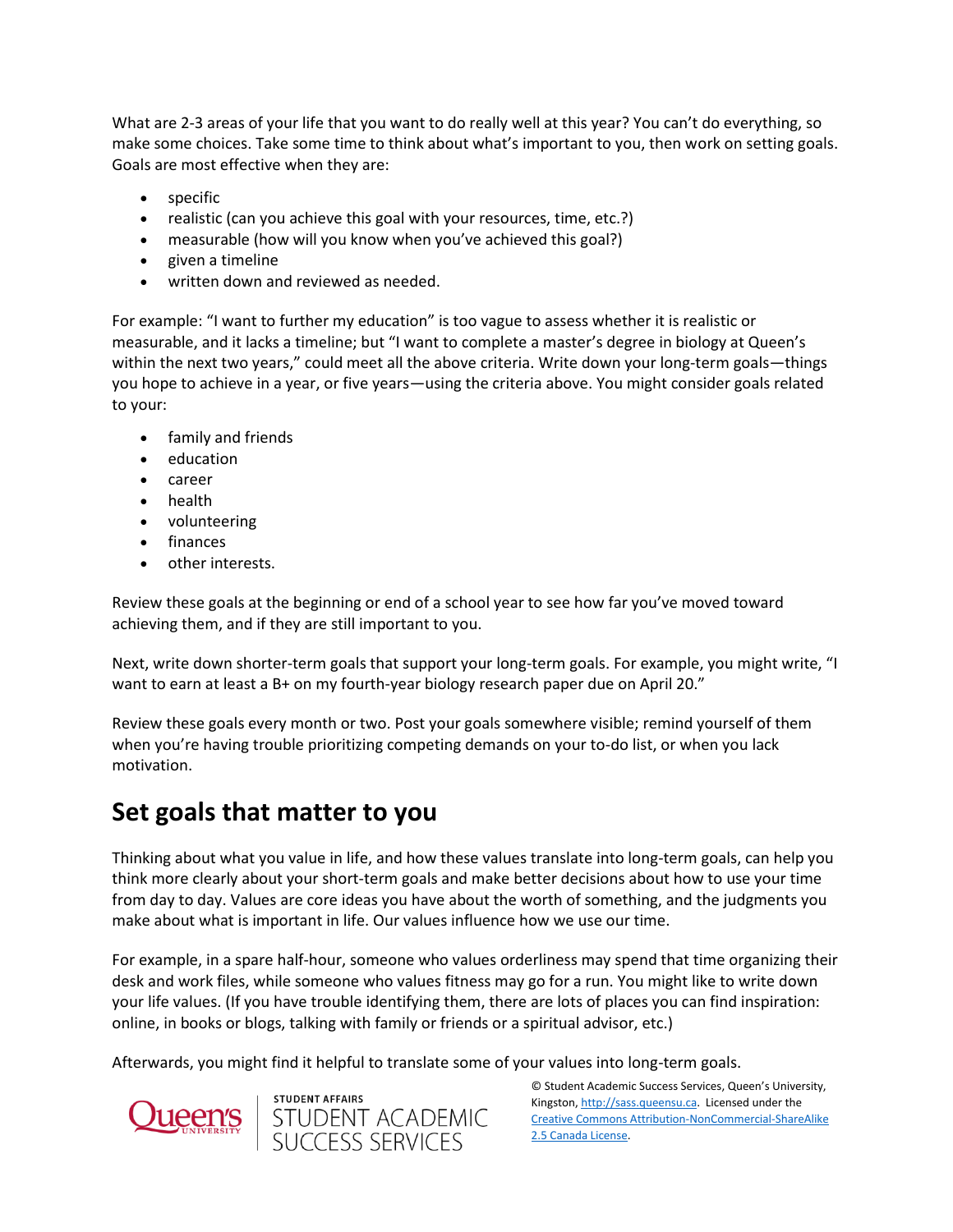It's common for goals to change over time; goals are closely tied to our identities and values, which develop as we move through life. If you'd like to talk to someone as you clarify your values and goals, see an **[academic advisor](https://www.queensu.ca/artsci/undergrad-students/pass-academic-advising)**, a **[career counsellor](https://careers.queensu.ca/students/services-students/appointments/career-counseling-appointments)**, a **[personal counsellor](http://www.queensu.ca/studentwellness/home)** and/or Queen's **[Faith and Spiritual](https://www.queensu.ca/faith-and-spiritual-life/)  [Life](https://www.queensu.ca/faith-and-spiritual-life/)**.

# **Prepare to change**

What about your work habits would you like to change? Write down one or two things. Be specific. Why do you want to make this change?

- Think about the consequences you've faced in the past when you've delayed working on a task, or **[had low motivation for something](https://www.facebook.com/QueensuSASS/posts/2673900712625698)**.
- If you continue to procrastinate, what will be the costs? If you change, what will be the rewards?
- Write down three reasons to make this change.

Ask yourself, on a scale of 1 to 10:

- How important is it that I change?
- How confident am I that I can change?
- How ready am I to change now?

Write down any barriers to change you can think of. As you read through the sections below, note down resources or strategies that you think will help you reduce these barriers. Keep your notes somewhere visible, such as at your desk or on a sticky note on your laptop.

### **Strategies to change**

### **When the problem is the task**

Many people put off tasks when they aren't sure how to proceed. If you find yourself avoiding an unfamiliar task, try these strategies:

- Clarify the task, its purpose and deadline.
- Break big tasks down into small, specific steps and tackle them one at a time.
- Ask your professor, TA or classmates if you have questions.
- Get help; try the **[research librarians](https://www.library.queensu.ca/search/omni)**, the SASS **[writing consultants](https://wp3-dev.its.queensu.ca/ha/sasswww/academic-support/appointments)**, the **[math help centre](https://www.queensu.ca/mathstat/undergraduate/current-undergraduate/help)**, etc.
- Use the **[assignment planner](https://wp3-dev.its.queensu.ca/ha/sasswww/assignments)** or **[thesis manager](https://www.queensu.ca/sgs/current-students/degree-completion/thesis-formatting-other-resources)** to develop a plan with small steps, dates, and specific resources.

### **When the problem is your work habits**

Habits and routines are powerful; adopting ones that remove the "will I or won't I?" decisions out of your day allows you to be more productive.

- Develop a balanced daily routine that works for you. Build in time for meals, sleep, exercise, work time and relaxation time. Try our **[time management](https://wp3-dev.its.queensu.ca/ha/sasswww/resources/managing-your-time-university)** strategies and tools to get organized.
- **[Reduce distractions](https://wp3-dev.its.queensu.ca/ha/sasswww/resources/focus-and-concentration)** to improve your focus.





© Student Academic Success Services, Queen's University, Kingston[, http://sass.queensu.ca.](http://sass.queensu.ca/) Licensed under the [Creative Commons Attribution-NonCommercial-ShareAlike](http://creativecommons.org/licenses/by-nc-sa/2.5/ca/)  [2.5 Canada License.](http://creativecommons.org/licenses/by-nc-sa/2.5/ca/)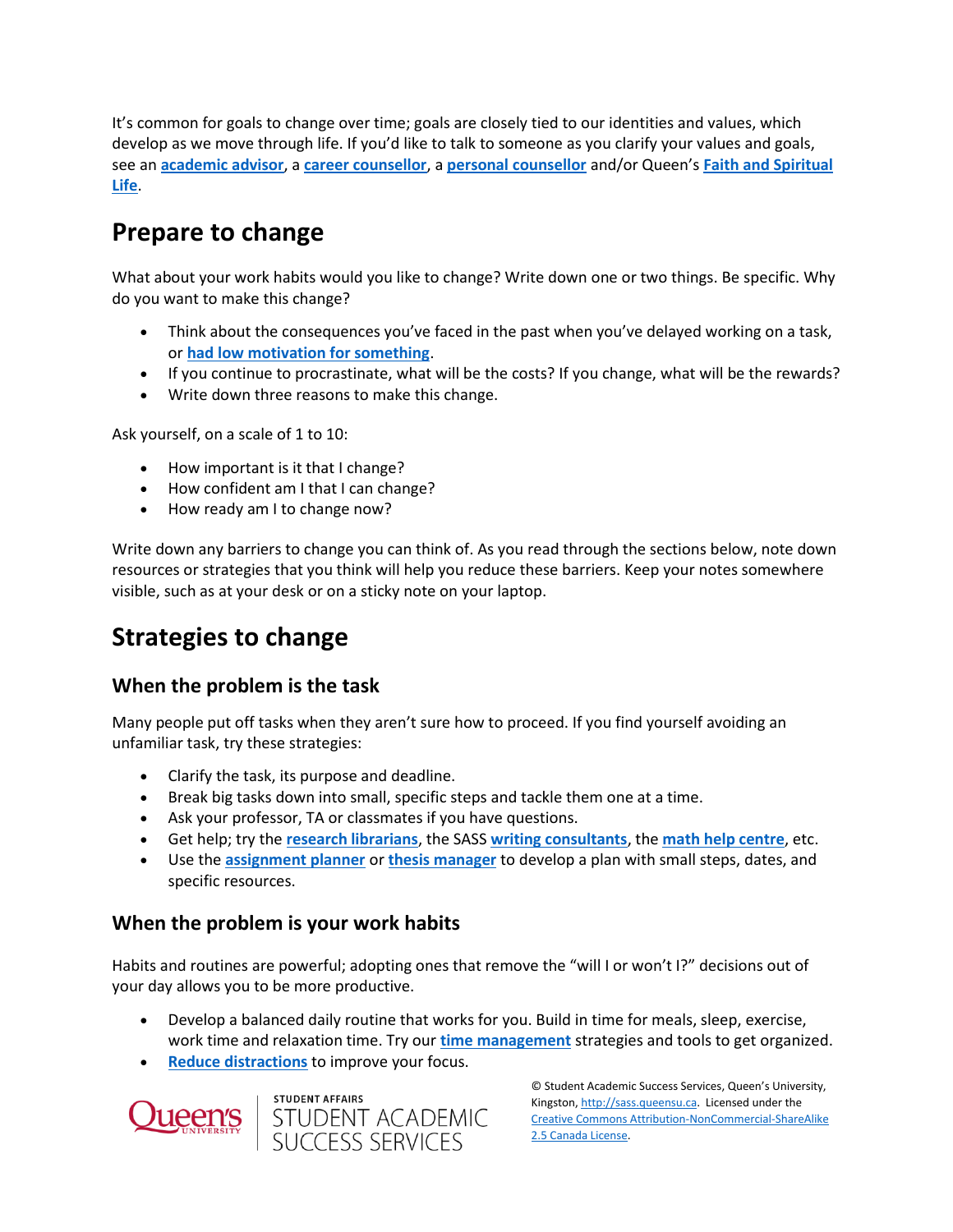- Try working at the same time of day, at the same location.
- Do challenging tasks when you're most awake.
- Work with a motivated friend.
- Try the "five more" rule to get started or keep working:
	- o commit to five more minutes, pages, sentences, problems, etc.
	- o do it and congratulate yourself.
	- o make a choice: do five more, or stop.
- If you tend to overwork papers, limit the time or number of edits you allow yourself.
- If you think you work only under pressure, create an artificially short final deadline.
- Set multiple small deadlines for each stage of a project; share these deadlines with an accountability buddy—someone who will hold you to your promises.

### **When the problem is your mindset**

Be aware of your emotions as you approach or avoid a task. Discomfort is a signal. Ask yourself: are you unsure, bored, intimidated?

- If you feel uncomfortable, don't give in!
- Stay on task, even just for a few minutes at first. Take one, very small, concrete step towards completing the task. Getting started is the hardest part, so keep the first step as small as you need to, so you actually do it.
- Congratulate yourself, and then identify the next very small step. Repeat.
- Practice this approach to staying on task, so you develop the ability to work for longer, despite unpleasant feelings.
- If you have lost interest in your school work, look at your school-life balance. Do you give yourself time to relax and recharge? Make a **[change](https://wp3-dev.its.queensu.ca/ha/sasswww/resources/managing-your-time-university)** and **[reduce your stress](https://wp3-dev.its.queensu.ca/ha/sasswww/resources/academic-stress)** if you need to.
- Examine your standards. Is perfect your goal? Is it realistic? Give yourself permission to do work that is good enough.
- Face challenges with, "I haven't learned this well enough, yet."
- Avoid comparing yourself to others.
- Remember that intelligence is not fixed. Your abilities will strengthen with effort.
- Use the **[resources](https://wp3-dev.its.queensu.ca/ha/sasswww/resources/academic-stress)** available to you; talk with an **[academic advisor](https://www.queensu.ca/artsci/graduate-studies-at-queens)**, **[SASS staff](https://wp3-dev.its.queensu.ca/ha/sasswww/academic-support/appointments)**, or a trusted prof.

#### **Developing new habits**

- Clearly and specifically define a habit you want to adopt. Start small.
- Link the new habit (ex., taking a walk) with an existing one (making coffee in the morning).
- Start today.
- Have an accountability buddy—someone who will start your new habit with you, or hold you to your promises.
- Keep in mind that it can take a few weeks of daily practice to establish a new habit. Keep trying; it all adds up.
- Be proud of your accomplishments.
- Enjoy the rewards of your efforts (feeling calmer, meeting deadlines, a sense of pride, etc.).
- Stay positive and resilient. Setbacks may happen, but you can persist.





© Student Academic Success Services, Queen's University, Kingston[, http://sass.queensu.ca.](http://sass.queensu.ca/) Licensed under the [Creative Commons Attribution-NonCommercial-ShareAlike](http://creativecommons.org/licenses/by-nc-sa/2.5/ca/)  [2.5 Canada License.](http://creativecommons.org/licenses/by-nc-sa/2.5/ca/)